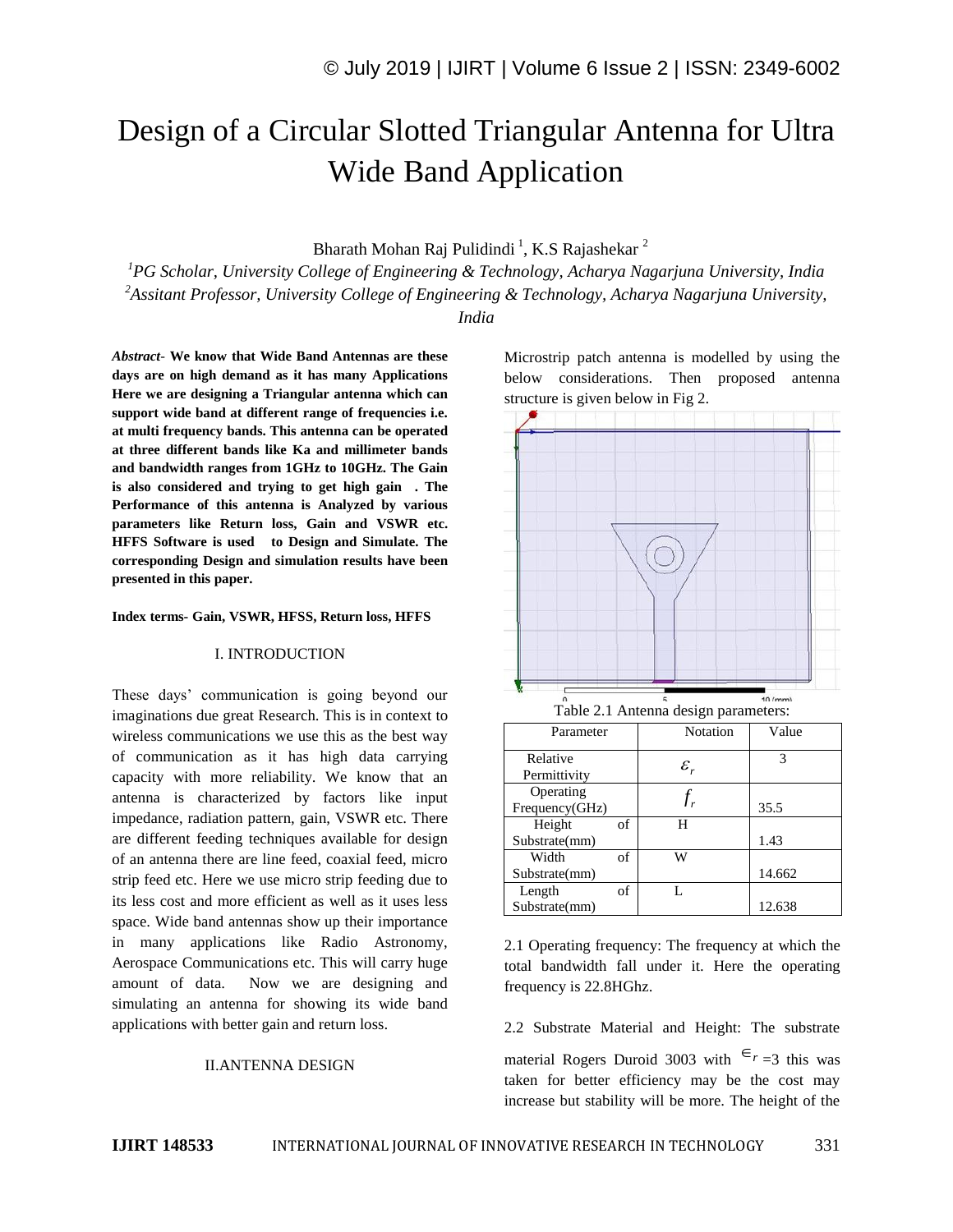substrate is taken as 1.43mm and length=12.638, width=14.662.

#### 2.3 Design Equations:

For patch: Width of the patch is given as:

$$
w = \frac{c}{2f_r} \sqrt{\frac{2}{\varepsilon_r + 1}}
$$

Change in length is given as:

Change in length is given as:  
\n
$$
(\varepsilon_{reff} + 0.3)[\frac{w}{h} + 0.264]
$$
\n
$$
VL = 0.412h \frac{(\varepsilon_{reff} - 0.358) [\frac{w}{h} + 0.8]}{(\varepsilon_{reff} - 0.258) [\frac{w}{h} + 0.8]}
$$
\n
$$
\varepsilon_r = \frac{\varepsilon_r + 1}{2} + \frac{\varepsilon_r - 1}{2} [1 + 12 \frac{h}{w}]^{\frac{-1}{2}}
$$
\nWhere

Where

Effective length of patch is given as:

$$
L_{\text{eff}} = \frac{c}{2f_r \mathcal{E}_{\text{reff}}}
$$

Length of the patch is given as:

 $L = L_{\text{eff}} - 2\Delta L$ 

Radius of the two triangles is given as:

$$
a = \frac{F}{\left[1 + \left\{\frac{2h}{\pi \varepsilon_r F}\right\} \left\{\ln\left(\frac{\pi F}{2h}\right) + 1.7726\right\}\right]^{\frac{1}{2}}}
$$

$$
F = \frac{8.791 * 10^9}{f_r \sqrt{\varepsilon_r}}
$$

Effective Radius is given as:  
\n
$$
a_e = a[1 + (\frac{2h}{\pi a \varepsilon_r})(\ln(\frac{\pi a}{2h}) + 1.7726)]^{\frac{1}{2}}
$$

#### III.SIMULATION RESULTS

3.1 : - Return loss:

The loss which calculated with respect to the reflected signal. The reflection coefficient is responsible for reflection loss. The return loss is calculated as

$$
RL = -20\log_{10}^{|\Gamma|}(dB)
$$

The Simulated results  $S_{11}$  of the designed antenna are -18.5dB,-10.5,-12.96, at 35.5 GHz, 47.1 GHz and 50.9 GHz Respectively.

Figure 3.1: Return loss

3.2 : -VSWR

It shows how much power is reflected back from the antenna. It is a function of .It is Expressed as

$$
VSWR = \frac{1+\Gamma}{1-\Gamma}
$$

The Simulated results of VSWR are given below



Figure 3.2: Voltage Wave Standing Ratio

# 3.3: - Gain:

It is nothing but amount of power transferred in that direction.



Figure 3.3: Total Gain of this Antenna

## IV.CONCLUSION

The designed Ultra-Wide Band antenna occupies less volume and has better gain and return loss compared to other recently designed antennas. These are capable of operating at ,Ka band and millimeter band bandwidth ranging 1 GHz, 10.5 GHz and 3.5 GHz with Operating frequencies at 35.5 GHz, 47.1`GHz and 50.9 GHz Respectively. The designed antenna is